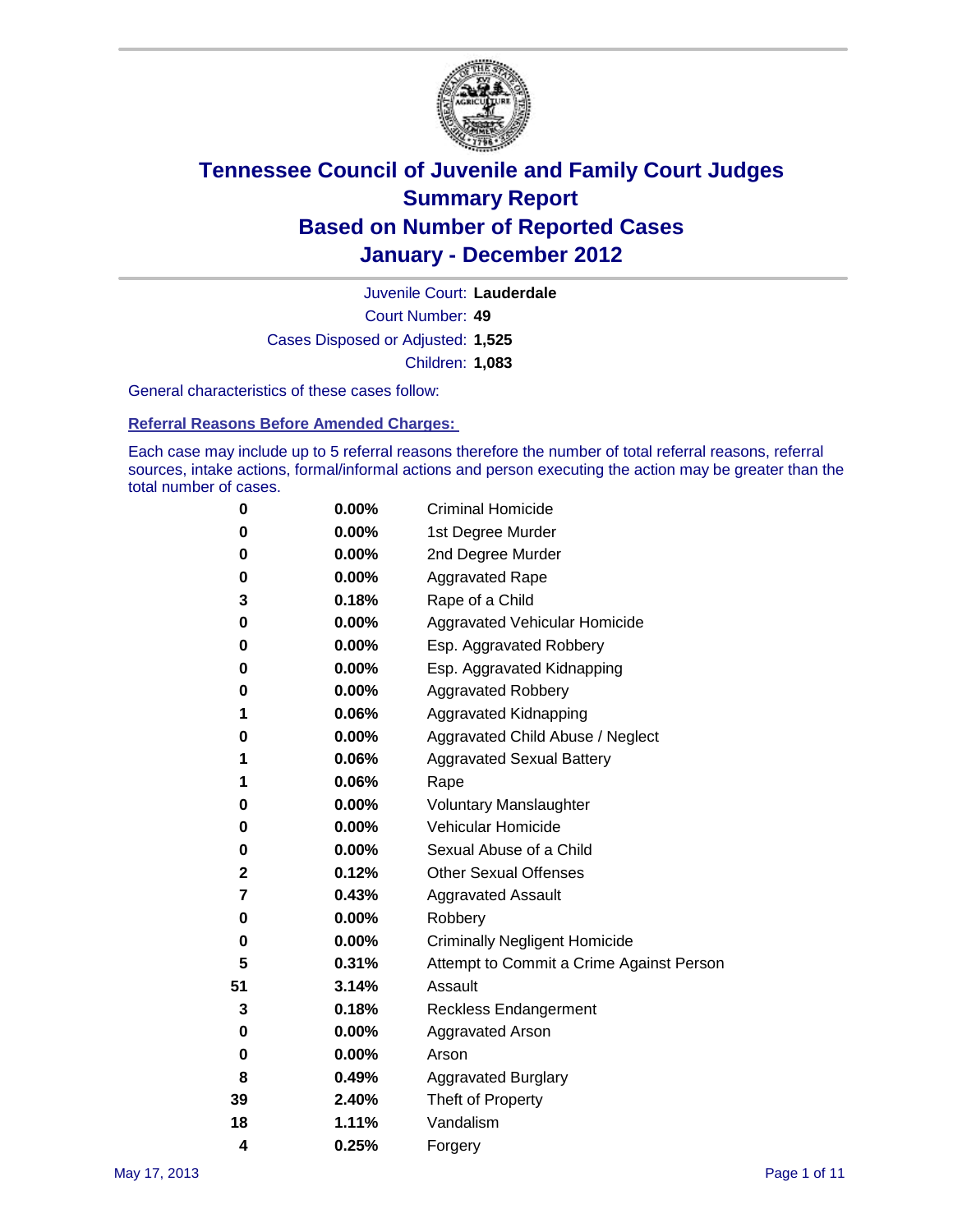

Court Number: **49** Juvenile Court: **Lauderdale** Cases Disposed or Adjusted: **1,525** Children: **1,083**

#### **Referral Reasons Before Amended Charges:**

Each case may include up to 5 referral reasons therefore the number of total referral reasons, referral sources, intake actions, formal/informal actions and person executing the action may be greater than the total number of cases.

| 0  | 0.00% | <b>Worthless Checks</b>                                     |
|----|-------|-------------------------------------------------------------|
| 1  | 0.06% | Illegal Possession / Fraudulent Use of Credit / Debit Cards |
| 11 | 0.68% | <b>Burglary</b>                                             |
| 4  | 0.25% | Unauthorized Use of a Vehicle                               |
| 0  | 0.00% | <b>Cruelty to Animals</b>                                   |
| 0  | 0.00% | Sale of Controlled Substances                               |
| 5  | 0.31% | <b>Other Drug Offenses</b>                                  |
| 23 | 1.42% | <b>Possession of Controlled Substances</b>                  |
| 0  | 0.00% | <b>Criminal Attempt</b>                                     |
| 4  | 0.25% | Carrying Weapons on School Property                         |
| 4  | 0.25% | Unlawful Carrying / Possession of a Weapon                  |
| 1  | 0.06% | <b>Evading Arrest</b>                                       |
| 1  | 0.06% | Escape                                                      |
| 3  | 0.18% | Driving Under Influence (DUI)                               |
| 4  | 0.25% | Possession / Consumption of Alcohol                         |
| 5  | 0.31% | Resisting Stop, Frisk, Halt, Arrest or Search               |
| 0  | 0.00% | <b>Aggravated Criminal Trespass</b>                         |
| 3  | 0.18% | Harassment                                                  |
| 6  | 0.37% | Failure to Appear                                           |
| 2  | 0.12% | Filing a False Police Report                                |
| 1  | 0.06% | Criminal Impersonation                                      |
| 86 | 5.30% | <b>Disorderly Conduct</b>                                   |
| 8  | 0.49% | <b>Criminal Trespass</b>                                    |
| 0  | 0.00% | <b>Public Intoxication</b>                                  |
| 2  | 0.12% | Gambling                                                    |
| 56 | 3.45% | <b>Traffic</b>                                              |
| 2  | 0.12% | <b>Local Ordinances</b>                                     |
| 1  | 0.06% | Violation of Wildlife Regulations                           |
| 0  | 0.00% | Contempt of Court                                           |
| 91 | 5.60% | Violation of Probation                                      |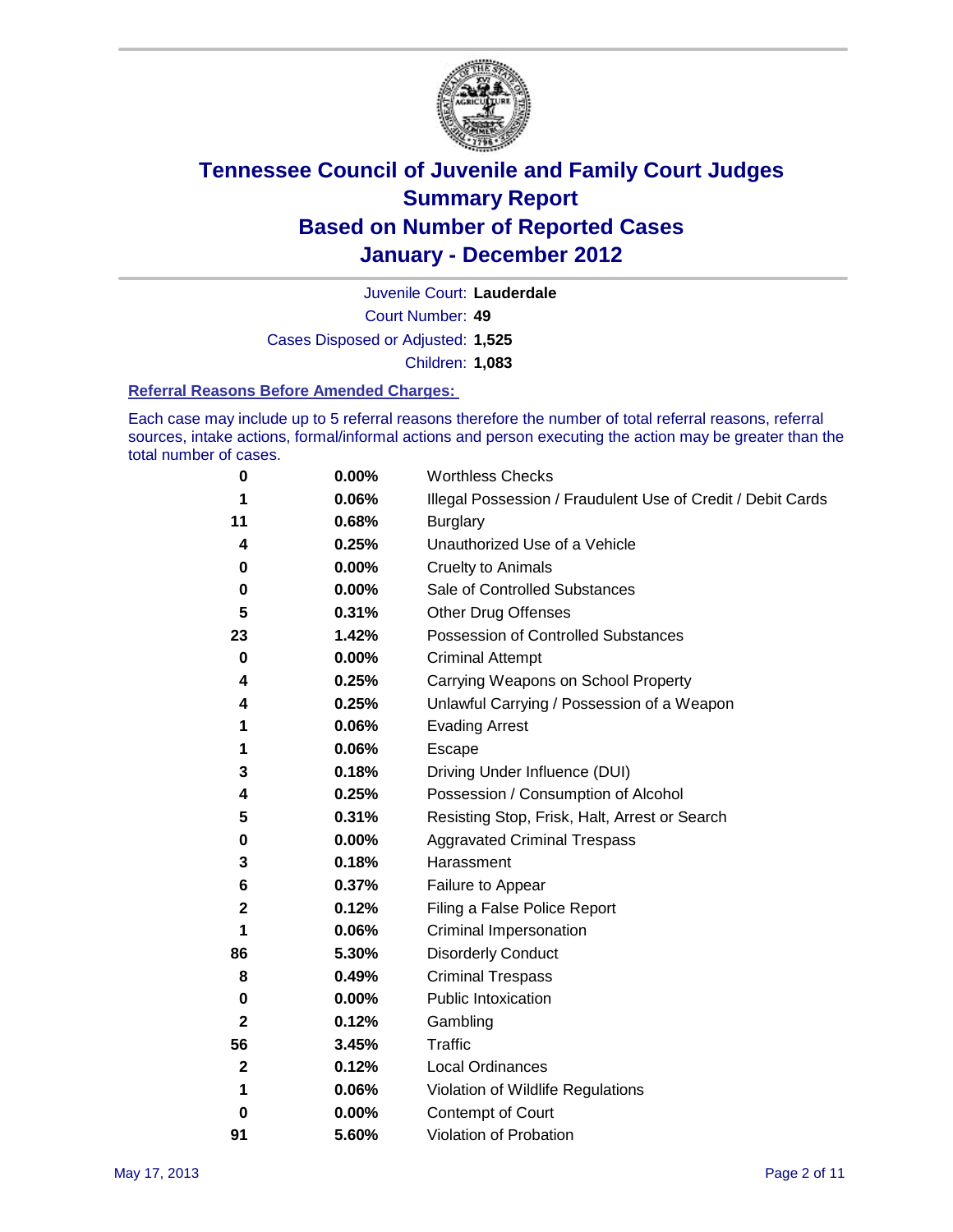

Court Number: **49** Juvenile Court: **Lauderdale** Cases Disposed or Adjusted: **1,525** Children: **1,083**

#### **Referral Reasons Before Amended Charges:**

Each case may include up to 5 referral reasons therefore the number of total referral reasons, referral sources, intake actions, formal/informal actions and person executing the action may be greater than the total number of cases.

| 3           | 0.18%    | Violation of Aftercare                 |
|-------------|----------|----------------------------------------|
| 52          | 3.20%    | <b>Unruly Behavior</b>                 |
| 75          | 4.62%    | Truancy                                |
| 16          | 0.99%    | In-State Runaway                       |
| $\mathbf 0$ | $0.00\%$ | Out-of-State Runaway                   |
| 13          | 0.80%    | Possession of Tobacco Products         |
| 3           | 0.18%    | Violation of a Valid Court Order       |
| 0           | 0.00%    | <b>Violation of Curfew</b>             |
| 0           | 0.00%    | Sexually Abused Child                  |
| $\bf{0}$    | 0.00%    | <b>Physically Abused Child</b>         |
| 144         | 8.87%    | Dependency / Neglect                   |
| 3           | 0.18%    | <b>Termination of Parental Rights</b>  |
| 0           | 0.00%    | <b>Violation of Pretrial Diversion</b> |
| 0           | 0.00%    | Violation of Informal Adjustment       |
| 0           | 0.00%    | <b>Judicial Review</b>                 |
| 0           | 0.00%    | <b>Administrative Review</b>           |
| 0           | 0.00%    | <b>Foster Care Review</b>              |
| 47          | 2.89%    | Custody                                |
| 0           | 0.00%    | Visitation                             |
| 92          | 5.67%    | Paternity / Legitimation               |
| 680         | 41.87%   | <b>Child Support</b>                   |
| 0           | 0.00%    | <b>Request for Medical Treatment</b>   |
| 0           | 0.00%    | <b>Consent to Marry</b>                |
| 29          | 1.79%    | Other                                  |
| 1,624       | 100.00%  | <b>Total Referrals</b>                 |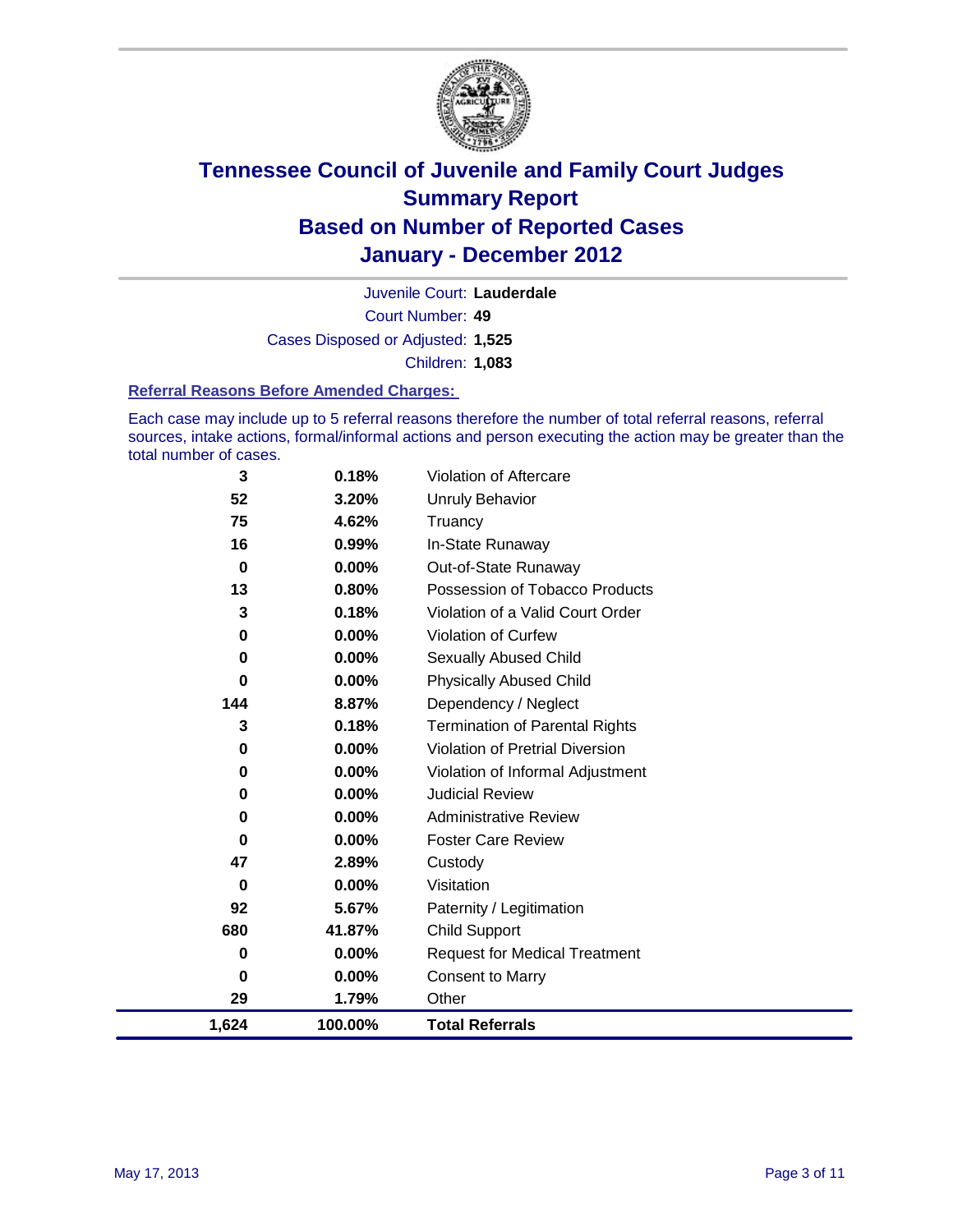

|                            | Juvenile Court: Lauderdale        |                                   |  |  |
|----------------------------|-----------------------------------|-----------------------------------|--|--|
|                            | Court Number: 49                  |                                   |  |  |
|                            | Cases Disposed or Adjusted: 1,525 |                                   |  |  |
| Children: 1,083            |                                   |                                   |  |  |
| <b>Referral Sources: 1</b> |                                   |                                   |  |  |
| 245                        | 15.09%                            | Law Enforcement                   |  |  |
| 738                        | 45.44%                            | Parents                           |  |  |
| 119                        | 7.33%                             | <b>Relatives</b>                  |  |  |
| 0                          | 0.00%                             | Self                              |  |  |
| 176                        | 10.84%                            | School                            |  |  |
| 0                          | 0.00%                             | <b>CSA</b>                        |  |  |
| 177                        | 10.90%                            | <b>DCS</b>                        |  |  |
| 1                          | 0.06%                             | Other State Department            |  |  |
| 0                          | 0.00%                             | <b>District Attorney's Office</b> |  |  |
| 85                         | 5.23%                             | <b>Court Staff</b>                |  |  |
| 0                          | 0.00%                             | Social Agency                     |  |  |
| $\mathbf{2}$               | 0.12%                             | <b>Other Court</b>                |  |  |
| 37                         | 2.28%                             | Victim                            |  |  |
| 0                          | 0.00%                             | Child & Parent                    |  |  |
| 0                          | 0.00%                             | Hospital                          |  |  |
| 0                          | 0.00%                             | Unknown                           |  |  |
| 44                         | 2.71%                             | Other                             |  |  |
| 1,624                      | 100.00%                           | <b>Total Referral Sources</b>     |  |  |

### **Age of Child at Referral: 2**

| 43<br>$\bf{0}$ | 3.97%<br>0.00% | Ages 19 and Over<br>Unknown |
|----------------|----------------|-----------------------------|
|                |                |                             |
|                |                |                             |
| 126            |                | Ages 17 through 18          |
| 163            | 15.05%         | Ages 15 through 16          |
| 121            | 11.17%         | Ages 13 through 14          |
| 86             | 7.94%          | Ages 11 through 12          |
| 544            | 50.23%         | Ages 10 and Under           |
|                |                | 11.63%                      |

<sup>1</sup> If different than number of Referral Reasons (1624), verify accuracy of your court's data.

<sup>2</sup> One child could be counted in multiple categories, verify accuracy of your court's data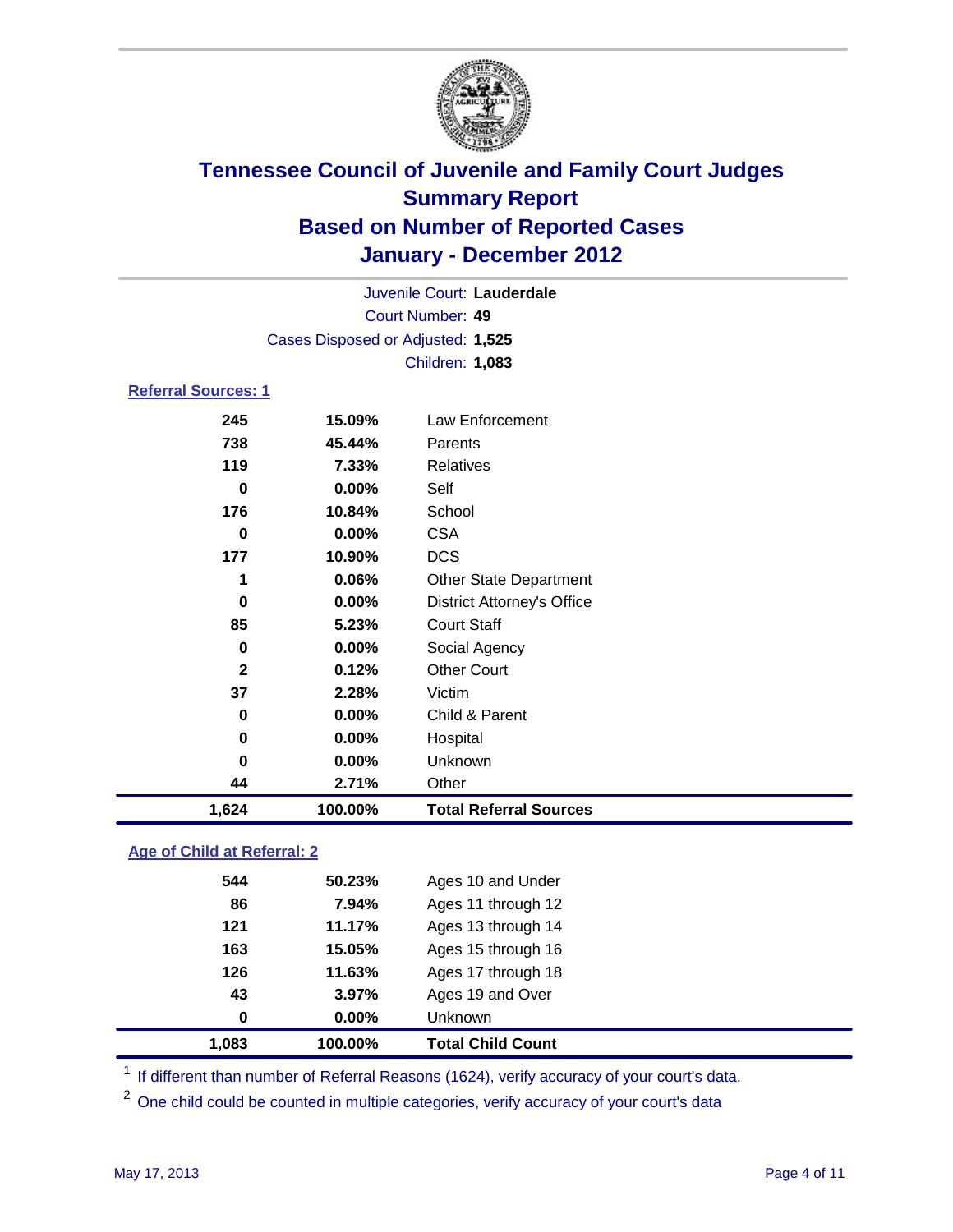

| Juvenile Court: Lauderdale              |                                   |                          |  |  |
|-----------------------------------------|-----------------------------------|--------------------------|--|--|
| Court Number: 49                        |                                   |                          |  |  |
|                                         | Cases Disposed or Adjusted: 1,525 |                          |  |  |
|                                         |                                   | Children: 1,083          |  |  |
| Sex of Child: 1                         |                                   |                          |  |  |
| 595                                     | 54.94%                            | Male                     |  |  |
| 488                                     | 45.06%                            | Female                   |  |  |
| $\mathbf 0$                             | 0.00%                             | Unknown                  |  |  |
| 1,083                                   | 100.00%                           | <b>Total Child Count</b> |  |  |
| Race of Child: 1                        |                                   |                          |  |  |
| 472                                     | 43.58%                            | White                    |  |  |
| 584                                     | 53.92%                            | African American         |  |  |
| $\mathbf{2}$                            | 0.18%                             | Native American          |  |  |
| $\mathbf 0$                             | 0.00%                             | Asian                    |  |  |
| 13                                      | 1.20%                             | Mixed                    |  |  |
| 12                                      | 1.11%                             | Unknown                  |  |  |
| 1,083                                   | 100.00%                           | <b>Total Child Count</b> |  |  |
| <b>Hispanic Origin: 1</b>               |                                   |                          |  |  |
| 13                                      | 1.20%                             | Yes                      |  |  |
| 1,069                                   | 98.71%                            | No                       |  |  |
| 1                                       | 0.09%                             | Unknown                  |  |  |
| 1,083                                   | 100.00%                           | <b>Total Child Count</b> |  |  |
| <b>School Enrollment of Children: 1</b> |                                   |                          |  |  |
| 676                                     | 62.42%                            | Yes                      |  |  |
| 407                                     | 37.58%                            | No                       |  |  |
| $\mathbf 0$                             | 0.00%                             | Unknown                  |  |  |
| 1,083                                   | 100.00%                           | <b>Total Child Count</b> |  |  |

<sup>1</sup> One child could be counted in multiple categories, verify accuracy of your court's data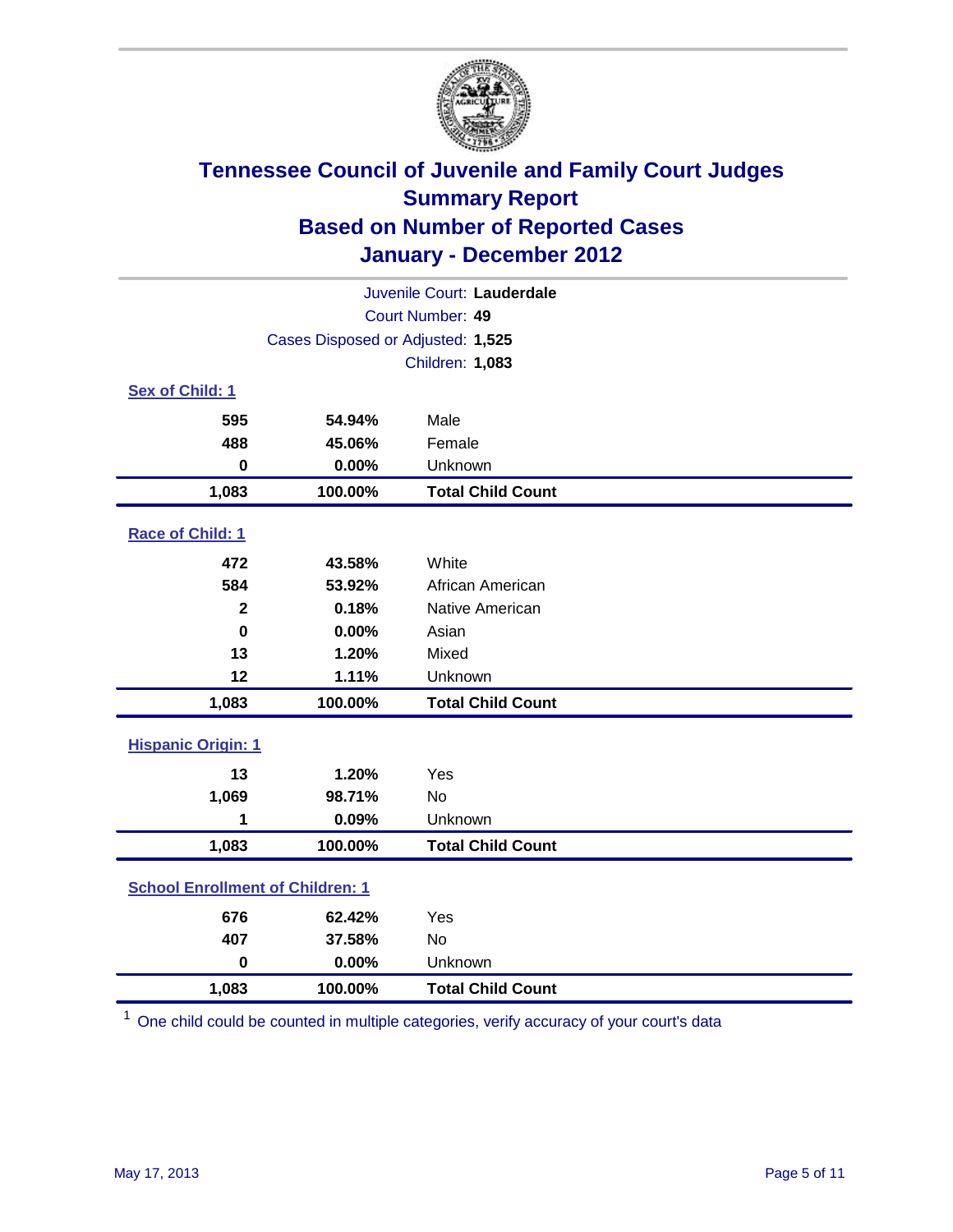

Court Number: **49** Juvenile Court: **Lauderdale** Cases Disposed or Adjusted: **1,525** Children: **1,083**

### **Living Arrangement of Child at Time of Referral: 1**

| 1,083 | 100.00%  | <b>Total Child Count</b>     |
|-------|----------|------------------------------|
| 0     | $0.00\%$ | Other                        |
| 0     | $0.00\%$ | Unknown                      |
| 86    | 7.94%    | Independent                  |
| 0     | $0.00\%$ | In an Institution            |
| 3     | 0.28%    | In a Residential Center      |
| 15    | $1.39\%$ | In a Group Home              |
| 27    | 2.49%    | With Foster Family           |
| 4     | $0.37\%$ | <b>With Adoptive Parents</b> |
| 119   | 10.99%   | <b>With Relatives</b>        |
| 63    | 5.82%    | With Father                  |
| 688   | 63.53%   | <b>With Mother</b>           |
| 17    | $1.57\%$ | With Mother and Stepfather   |
| 3     | 0.28%    | With Father and Stepmother   |
| 58    | 5.36%    | With Both Biological Parents |
|       |          |                              |

#### **Type of Detention: 2**

| 1,525 | 100.00%       | <b>Total Detention Count</b> |
|-------|---------------|------------------------------|
|       | 0.07%<br>1    | Other                        |
| 1,485 | 97.38%        | Does Not Apply               |
|       | 0<br>$0.00\%$ | Unknown                      |
|       | 3<br>0.20%    | <b>Psychiatric Hospital</b>  |
|       | 0.00%<br>0    | Jail - No Separation         |
|       | $0.00\%$<br>0 | Jail - Partial Separation    |
|       | 0.00%<br>0    | Jail - Complete Separation   |
| 36    | 2.36%         | Juvenile Detention Facility  |
|       | 0<br>$0.00\%$ | Non-Secure Placement         |
|       |               |                              |

<sup>1</sup> One child could be counted in multiple categories, verify accuracy of your court's data

<sup>2</sup> If different than number of Cases (1525) verify accuracy of your court's data.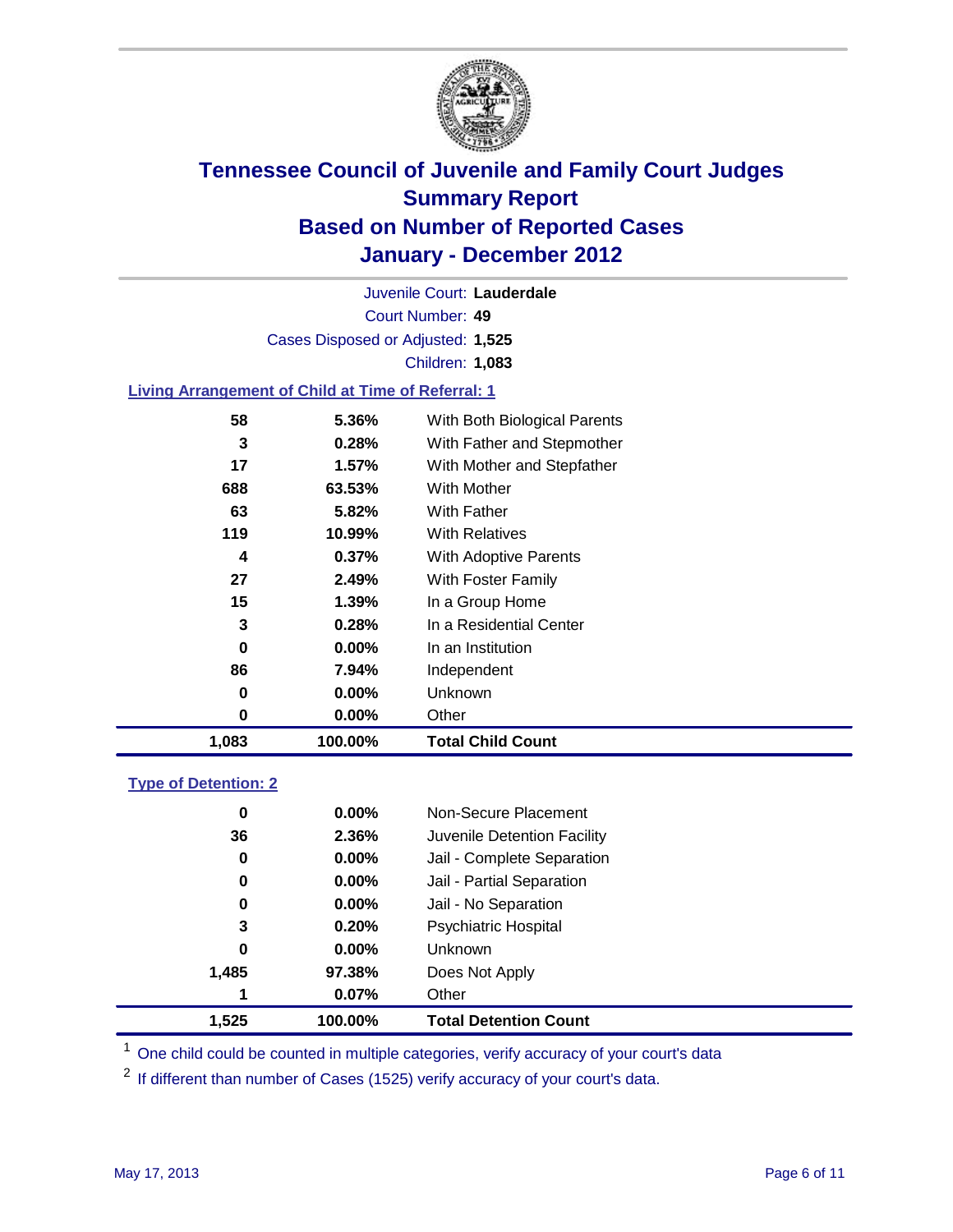

|                                                    | Juvenile Court: Lauderdale           |                                      |  |  |  |
|----------------------------------------------------|--------------------------------------|--------------------------------------|--|--|--|
|                                                    | Court Number: 49                     |                                      |  |  |  |
|                                                    | Cases Disposed or Adjusted: 1,525    |                                      |  |  |  |
|                                                    | Children: 1,083                      |                                      |  |  |  |
| <b>Placement After Secure Detention Hearing: 1</b> |                                      |                                      |  |  |  |
| 23                                                 | 1.51%                                | Returned to Prior Living Arrangement |  |  |  |
| 0                                                  | 0.00%                                | Juvenile Detention Facility          |  |  |  |
| 0                                                  | 0.00%                                | Jail                                 |  |  |  |
| 12                                                 | 0.79%                                | Shelter / Group Home                 |  |  |  |
| 0                                                  | 0.00%                                | <b>Foster Family Home</b>            |  |  |  |
| 5                                                  | 0.33%                                | Psychiatric Hospital                 |  |  |  |
| 0                                                  | 0.00%                                | Unknown                              |  |  |  |
| 1,485                                              | 97.38%                               | Does Not Apply                       |  |  |  |
| 0                                                  | 0.00%                                | Other                                |  |  |  |
| 1,525                                              | 100.00%                              | <b>Total Placement Count</b>         |  |  |  |
|                                                    |                                      |                                      |  |  |  |
| <b>Intake Actions: 2</b>                           |                                      |                                      |  |  |  |
| 1,533                                              | 94.40%                               | <b>Petition Filed</b>                |  |  |  |
| 32                                                 | 1.97%                                | <b>Motion Filed</b>                  |  |  |  |
| 58                                                 | 3.57%                                | <b>Citation Processed</b>            |  |  |  |
| 0                                                  | 0.00%                                | Notification of Paternity Processed  |  |  |  |
| $\bf{0}$                                           | 0.00%                                | Scheduling of Judicial Review        |  |  |  |
| 0                                                  | 0.00%                                | Scheduling of Administrative Review  |  |  |  |
| 0                                                  | 0.00%                                | Scheduling of Foster Care Review     |  |  |  |
| 0                                                  | 0.00%                                | Unknown                              |  |  |  |
| 1                                                  | 0.06%                                | Does Not Apply                       |  |  |  |
| $\pmb{0}$                                          | 0.00%                                | Other                                |  |  |  |
| 1,624                                              | 100.00%<br><b>Total Intake Count</b> |                                      |  |  |  |

<sup>1</sup> If different than number of Cases (1525) verify accuracy of your court's data.

<sup>2</sup> If different than number of Referral Reasons (1624), verify accuracy of your court's data.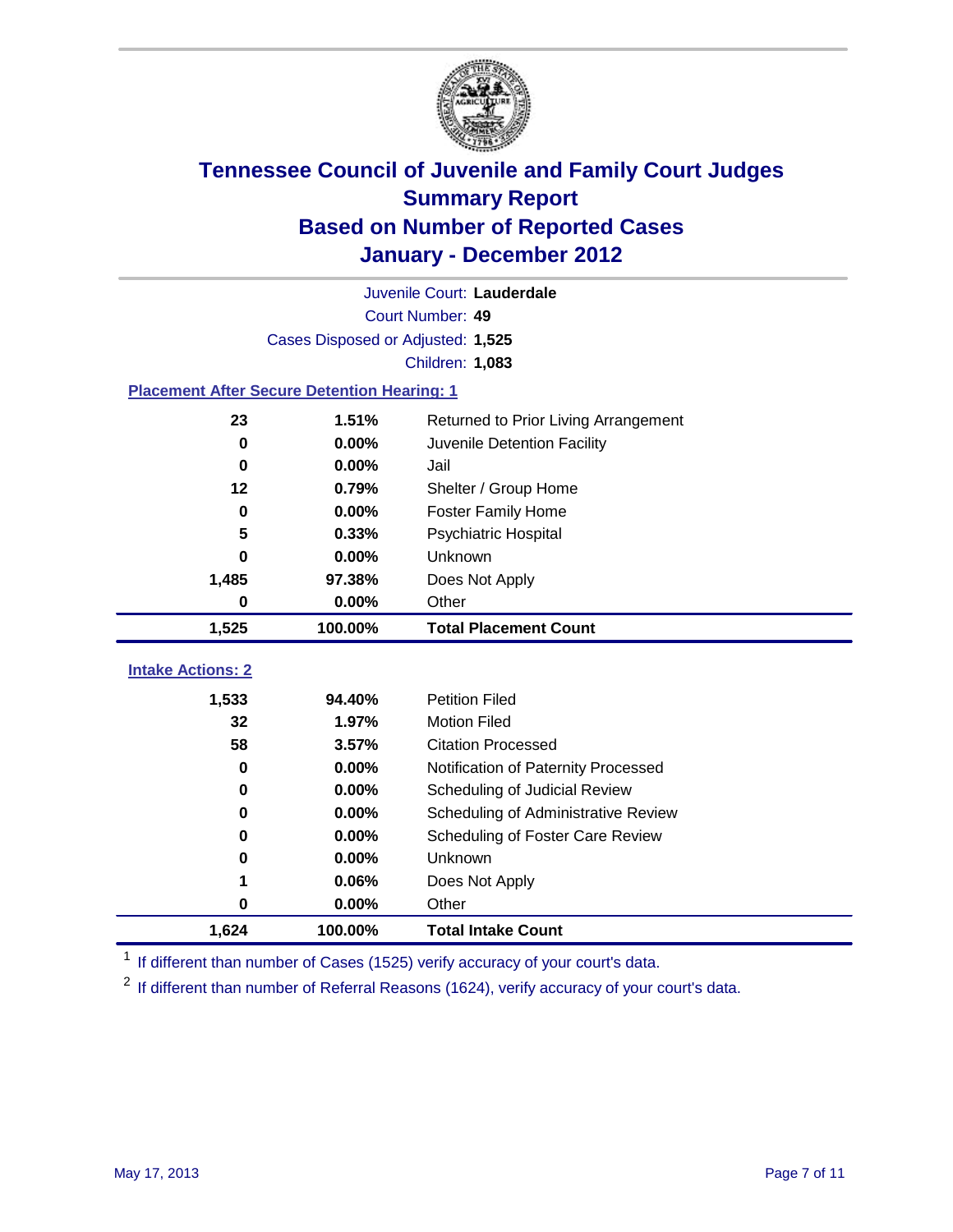

Court Number: **49** Juvenile Court: **Lauderdale** Cases Disposed or Adjusted: **1,525** Children: **1,083**

### **Last Grade Completed by Child: 1**

| $\bf{0}$                                | 0.00%   | Too Young for School         |  |
|-----------------------------------------|---------|------------------------------|--|
| 0                                       | 0.00%   | Preschool                    |  |
| 40                                      | 3.69%   | Kindergarten                 |  |
| 31                                      | 2.86%   | 1st Grade                    |  |
| 36                                      | 3.32%   | 2nd Grade                    |  |
| 30                                      | 2.77%   | 3rd Grade                    |  |
| 31                                      | 2.86%   | 4th Grade                    |  |
| 29                                      | 2.68%   | 5th Grade                    |  |
| 60                                      | 5.54%   | 6th Grade                    |  |
| 91                                      | 8.40%   | 7th Grade                    |  |
| 53                                      | 4.89%   | 8th Grade                    |  |
| 82                                      | 7.57%   | 9th Grade                    |  |
| 79                                      | 7.29%   | 10th Grade                   |  |
| 52                                      | 4.80%   | 11th Grade                   |  |
| $\mathbf 0$                             | 0.00%   | 12th Grade                   |  |
| $\bf{0}$                                | 0.00%   | Non-Graded Special Ed        |  |
| $\bf{0}$                                | 0.00%   | <b>GED</b>                   |  |
| 105                                     | 9.70%   | Graduated                    |  |
| 354                                     | 32.69%  | <b>Never Attended School</b> |  |
| 10                                      | 0.92%   | Unknown                      |  |
| $\bf{0}$                                | 0.00%   | Other                        |  |
| 1,083                                   | 100.00% | <b>Total Child Count</b>     |  |
| <b>Enrolled in Special Education: 1</b> |         |                              |  |

| 1,083         | 100.00% | <b>Total Child Count</b> |
|---------------|---------|--------------------------|
| 3             | 0.28%   | Unknown                  |
| 1,059         | 97.78%  | No                       |
| 21            | 1.94%   | Yes                      |
| ------------- |         |                          |

One child could be counted in multiple categories, verify accuracy of your court's data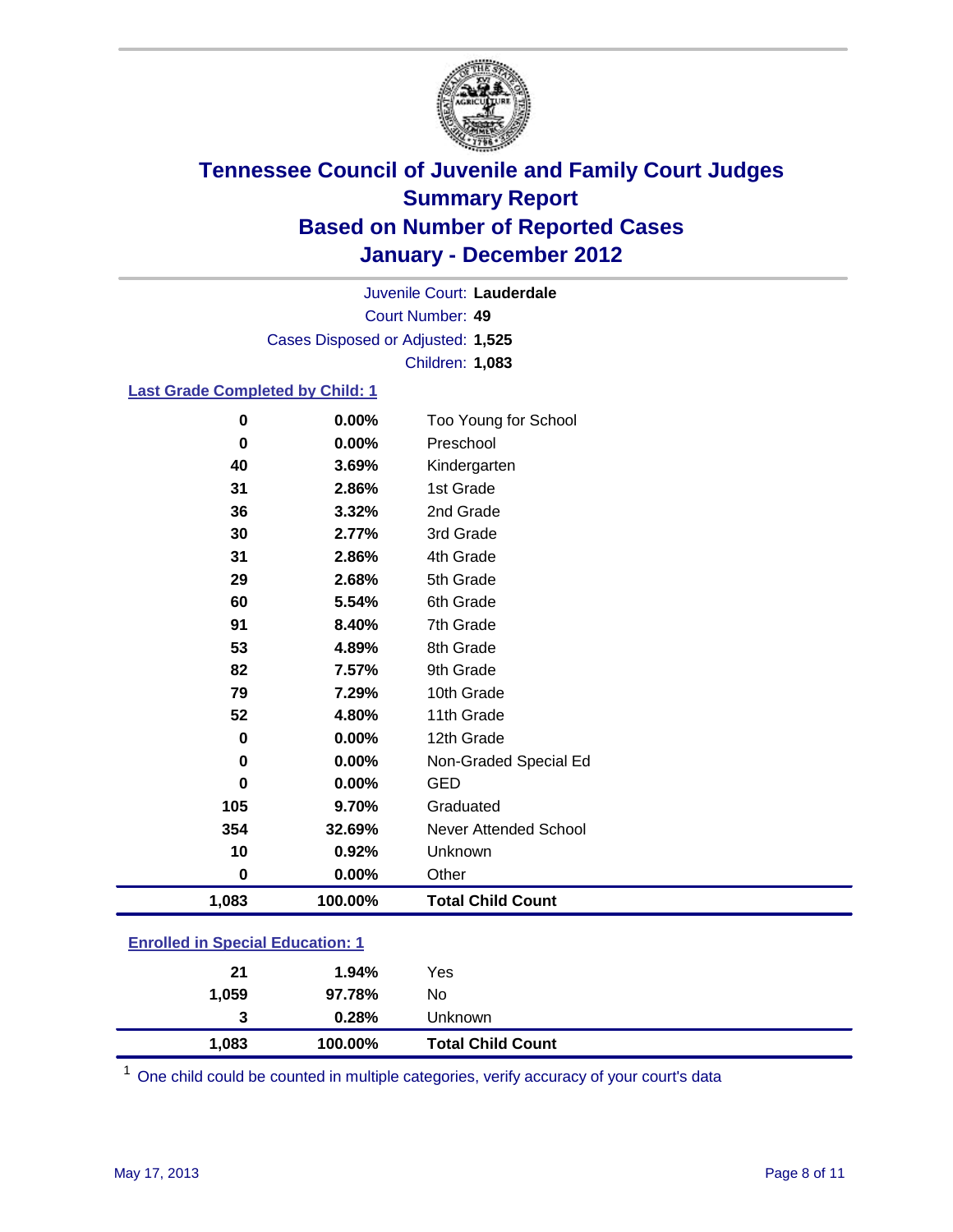

| Juvenile Court: Lauderdale |                                   |                           |  |  |  |
|----------------------------|-----------------------------------|---------------------------|--|--|--|
|                            | Court Number: 49                  |                           |  |  |  |
|                            | Cases Disposed or Adjusted: 1,525 |                           |  |  |  |
|                            | Children: 1,083                   |                           |  |  |  |
|                            | <b>Action Executed By: 1</b>      |                           |  |  |  |
| 1,512                      | 93.10%                            | Judge                     |  |  |  |
| 0                          | $0.00\%$                          | Magistrate                |  |  |  |
| $112$                      | $6.90\%$                          | <b>YSO</b>                |  |  |  |
| 0                          | $0.00\%$                          | Other                     |  |  |  |
| $\bf{0}$                   | 0.00%                             | Unknown                   |  |  |  |
| 1,624                      | 100.00%                           | <b>Total Action Count</b> |  |  |  |

### **Formal / Informal Actions: 1**

| 93       | 5.73%    | Dismissed                                        |
|----------|----------|--------------------------------------------------|
| 1        | $0.06\%$ | Retired / Nolle Prosequi                         |
| 375      | 23.09%   | <b>Complaint Substantiated Delinquent</b>        |
| 115      | 7.08%    | <b>Complaint Substantiated Status Offender</b>   |
| 51       | 3.14%    | <b>Complaint Substantiated Dependent/Neglect</b> |
| 0        | $0.00\%$ | <b>Complaint Substantiated Abused</b>            |
| $\bf{0}$ | $0.00\%$ | <b>Complaint Substantiated Mentally III</b>      |
| 112      | $6.90\%$ | Informal Adjustment                              |
| 0        | $0.00\%$ | <b>Pretrial Diversion</b>                        |
| 0        | $0.00\%$ | <b>Transfer to Adult Court Hearing</b>           |
| 0        | $0.00\%$ | Charges Cleared by Transfer to Adult Court       |
| 877      | 54.00%   | Special Proceeding                               |
| 0        | $0.00\%$ | <b>Review Concluded</b>                          |
| 0        | $0.00\%$ | Case Held Open                                   |
| 0        | $0.00\%$ | Other                                            |
| 0        | $0.00\%$ | <b>Unknown</b>                                   |
| 1,624    | 100.00%  | <b>Total Action Count</b>                        |

<sup>1</sup> If different than number of Referral Reasons (1624), verify accuracy of your court's data.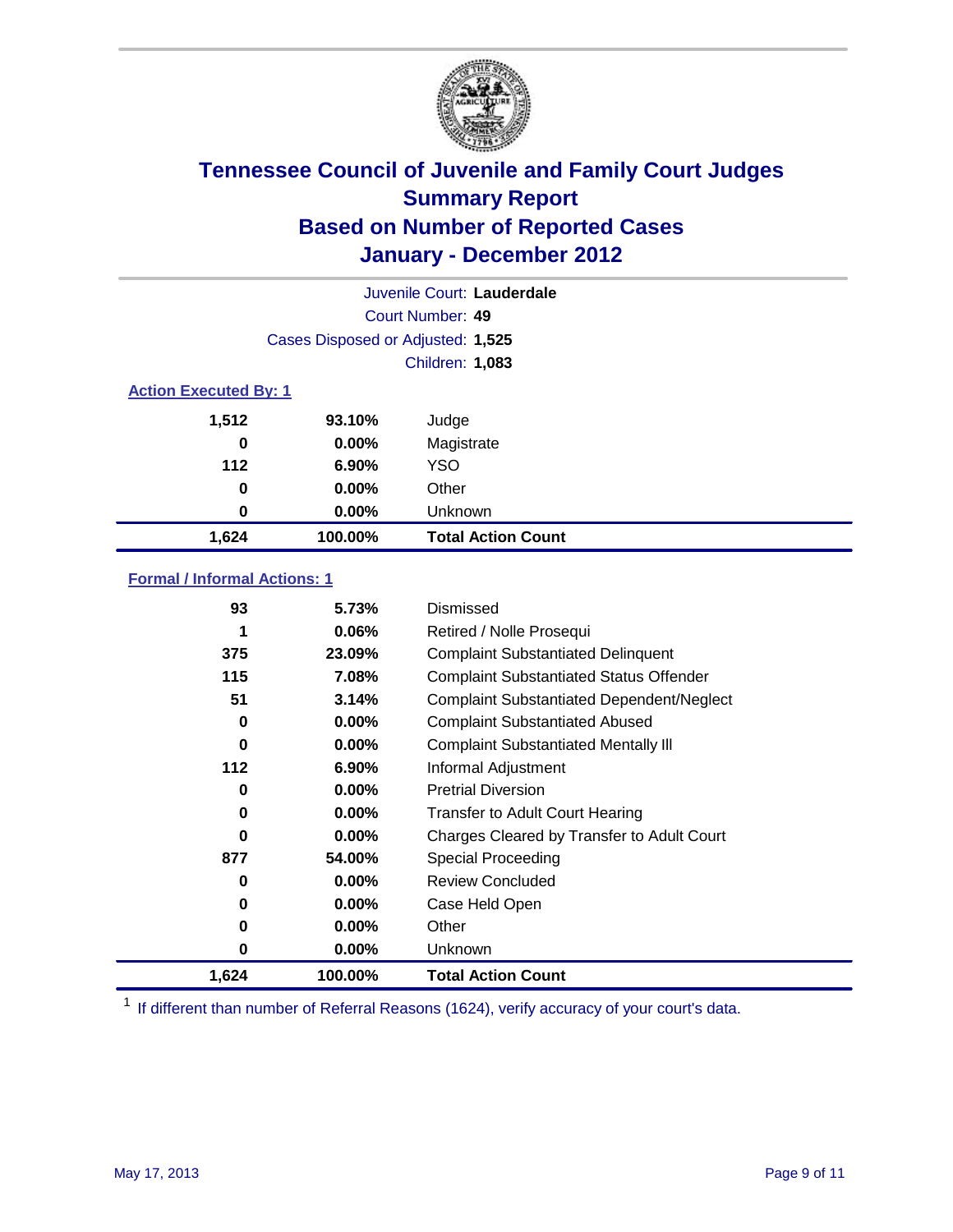

|                       |                                   | Juvenile Court: Lauderdale                            |
|-----------------------|-----------------------------------|-------------------------------------------------------|
|                       |                                   | Court Number: 49                                      |
|                       | Cases Disposed or Adjusted: 1,525 |                                                       |
|                       |                                   | Children: 1,083                                       |
| <b>Case Outcomes:</b> |                                   | There can be multiple outcomes for one child or case. |
| 278                   | 7.49%                             | Case Dismissed                                        |
| 12                    | 0.32%                             | Case Retired or Nolle Prosequi                        |
| 110                   | 2.96%                             | Warned / Counseled                                    |
| 117                   | 3.15%                             | <b>Held Open For Review</b>                           |
| 84                    | 2.26%                             | Supervision / Probation to Juvenile Court             |
| 0                     | 0.00%                             | <b>Probation to Parents</b>                           |
| 0                     | 0.00%                             | Referral to Another Entity for Supervision / Service  |
| 33                    | 0.89%                             | Referred for Mental Health Counseling                 |
| 24                    | 0.65%                             | Referred for Alcohol and Drug Counseling              |
| 0                     | 0.00%                             | Referred to Alternative School                        |
| 0                     | 0.00%                             | Referred to Private Child Agency                      |
| 0                     | 0.00%                             | Referred to Defensive Driving School                  |
| 25                    | 0.67%                             | Referred to Alcohol Safety School                     |
| 0                     | 0.00%                             | Referred to Juvenile Court Education-Based Program    |
| 51                    | 1.37%                             | Driver's License Held Informally                      |
| 0                     | 0.00%                             | <b>Voluntary Placement with DMHMR</b>                 |
| 0                     | 0.00%                             | <b>Private Mental Health Placement</b>                |
| 0                     | 0.00%                             | <b>Private MR Placement</b>                           |
| 0                     | 0.00%                             | Placement with City/County Agency/Facility            |
| 0                     | 0.00%                             | Placement with Relative / Other Individual            |
| 151                   | 4.07%                             | Fine                                                  |
| 207                   | 5.57%                             | <b>Public Service</b>                                 |
| 28                    | 0.75%                             | Restitution                                           |
| 0                     | 0.00%                             | <b>Runaway Returned</b>                               |
| 150                   | 4.04%                             | No Contact Order                                      |
| 0                     | $0.00\%$                          | Injunction Other than No Contact Order                |
| 47                    | 1.27%                             | <b>House Arrest</b>                                   |
| 173                   | 4.66%                             | <b>Court Defined Curfew</b>                           |
| 1                     | 0.03%                             | Dismissed from Informal Adjustment                    |
| 0                     | 0.00%                             | <b>Dismissed from Pretrial Diversion</b>              |
| 0                     | 0.00%                             | <b>Released from Probation</b>                        |
| 0                     | 0.00%                             | <b>Transferred to Adult Court</b>                     |
| 0                     | $0.00\%$                          | <b>DMHMR Involuntary Commitment</b>                   |